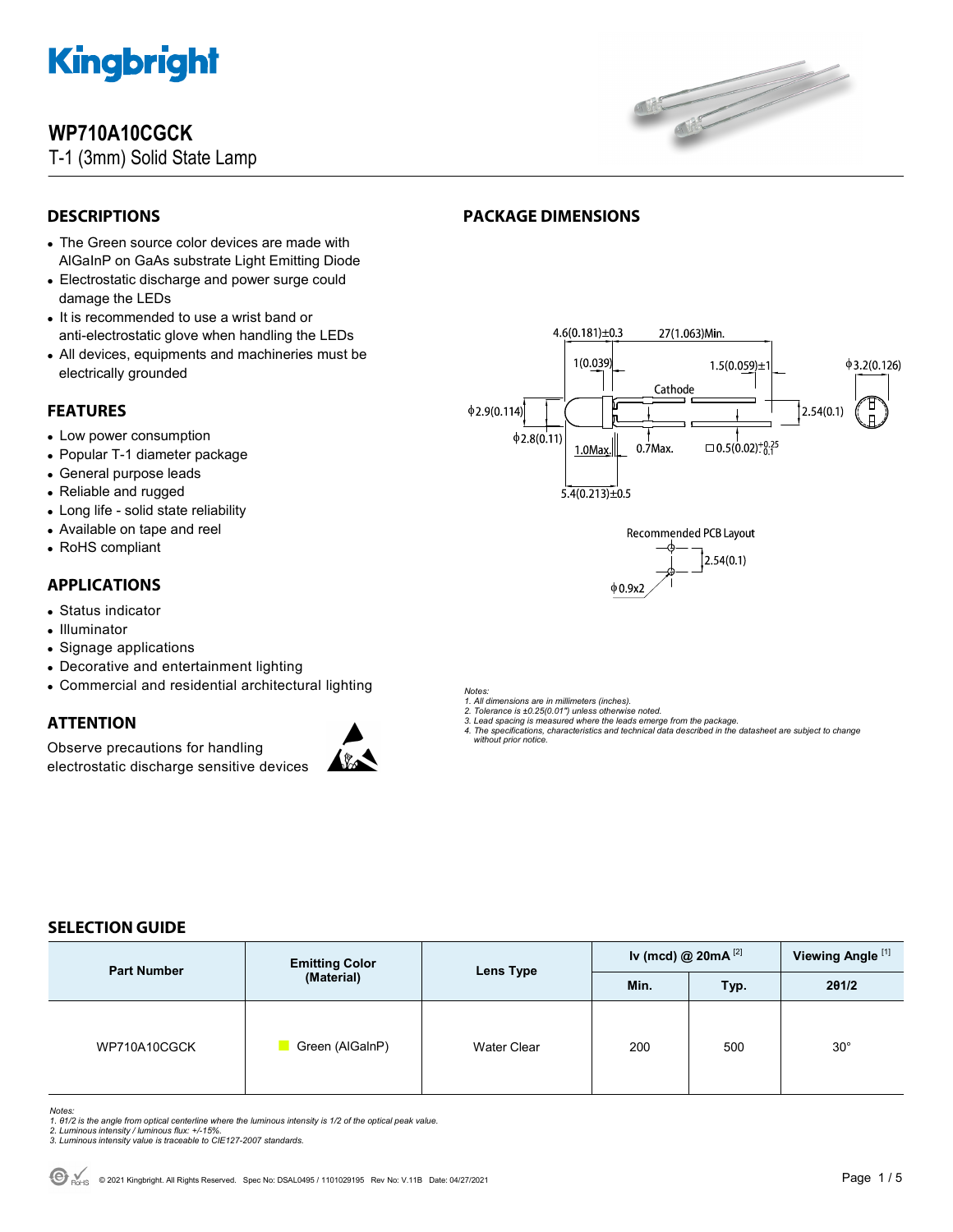# **ELECTRICAL / OPTICAL CHARACTERISTICS at T<sub>A</sub>=25°C**

| <b>Parameter</b>                                                                                                                | Symbol                       |                       | Value                    |                          | <b>Unit</b>           |
|---------------------------------------------------------------------------------------------------------------------------------|------------------------------|-----------------------|--------------------------|--------------------------|-----------------------|
|                                                                                                                                 |                              | <b>Emitting Color</b> | Typ.                     | Max.                     |                       |
| Wavelength at Peak Emission $I_F$ = 20mA                                                                                        | $\lambda_{\rm peak}$         | Green                 | 574                      | $\overline{\phantom{a}}$ | nm                    |
| Dominant Wavelength $I_F = 20mA$                                                                                                | $\lambda_{\mathsf{dom}}$ [1] | Green                 | 570                      | $\overline{\phantom{0}}$ | nm                    |
| Spectral Bandwidth at 50% $\Phi$ REL MAX<br>$I_F = 20mA$                                                                        | Δλ                           | Green                 | 20                       | $\overline{\phantom{a}}$ | nm                    |
| Capacitance                                                                                                                     | С                            | Green                 | 15                       | $\overline{\phantom{0}}$ | pF                    |
| Forward Voltage $I_F = 20mA$                                                                                                    | $V_F$ <sup>[2]</sup>         | Green                 | 2.1                      | 2.5                      | $\vee$                |
| Reverse Current ( $V_R$ = 5V)                                                                                                   | <b>l</b> <sub>R</sub>        | Green                 | $\overline{\phantom{a}}$ | 10                       | μA                    |
| Temperature Coefficient of $\lambda_{\text{peak}}$<br>$I_F = 20$ mA, -10°C $\le T \le 85$ °C                                    | $TC_{\lambda peak}$          | Green                 | 0.12                     | $\overline{\phantom{a}}$ | $nm$ <sup>o</sup> $C$ |
| Temperature Coefficient of $\lambda_{\text{dom}}$<br>$I_F = 20 \text{mA}, -10^{\circ} \text{C} \leq T \leq 85^{\circ} \text{C}$ | TC <sub>Adam</sub>           | Green                 | 0.08                     | $\overline{\phantom{a}}$ | $nm$ <sup>o</sup> $C$ |
| Temperature Coefficient of VF<br>$I_F = 20 \text{mA}, -10^{\circ} \text{C} \leq T \leq 85^{\circ} \text{C}$                     | $TC_V$                       | Green                 | $-2$                     | $\overline{\phantom{a}}$ | $mV$ °C               |

*Notes:* 

1. The dominant wavelength (λd) above is the setup value of the sorting machine. (Tolerance λd : ±1nm. )<br>2. Forward voltage: ±0.1V.<br>3. Wavelength value is traceable to CIE127-2007 standards.

*4. Excess driving current and / or operating temperature higher than recommended conditions may result in severe light degradation or premature failure.* 

# **ABSOLUTE MAXIMUM RATINGS at T<sub>A</sub>=25°C**

| <b>Parameter</b>                             | Symbol                   | Value               | Unit        |  |
|----------------------------------------------|--------------------------|---------------------|-------------|--|
| Power Dissipation                            | $P_D$                    | 75                  | mW          |  |
| Reverse Voltage                              | $V_R$                    | 5                   | $\vee$      |  |
| Junction Temperature                         | $T_{j}$                  | 115                 | $^{\circ}C$ |  |
| <b>Operating Temperature</b>                 | $T_{op}$                 | $-40$ to $+85$      | $^{\circ}C$ |  |
| Storage Temperature                          | $T_{\text{stg}}$         | $-40$ to $+85$      | $^{\circ}C$ |  |
| DC Forward Current                           | $ _{\mathsf{F}}$         | 30                  | mA          |  |
| <b>Peak Forward Current</b>                  | $I_{FM}$ <sup>[1]</sup>  | 150                 | mA          |  |
| Electrostatic Discharge Threshold (HBM)      | $\overline{\phantom{0}}$ | 3000                | V           |  |
| Thermal Resistance (Junction / Ambient)      | $R_{th}$ JA $^{[2]}$     | 750                 | °C/W        |  |
| Thermal Resistance (Junction / Solder point) | $R_{th}$ JS $^{[2]}$     | 540                 | °C/W        |  |
| Lead Solder Temperature <sup>[3]</sup>       |                          | 260°C For 3 Seconds |             |  |
| Lead Solder Temperature <sup>[4]</sup>       |                          | 260°C For 5 Seconds |             |  |

Notes:<br>1. 1/10 Duty Cycle, 0.1ms Pulse Width.<br>2. R<sub>th JA i</sub>R<sub>th JS</sub> Results from mounting on PC board FR4 (pad size ≥ 16 mm² per pad).<br>3. 2mm below package base.

*4. 5mm below package base. 5. Relative humidity levels maintained between 40% and 60% in production area are recommended to avoid the build-up of static electricity – Ref JEDEC/JESD625-A and JEDEC/J-STD-033.*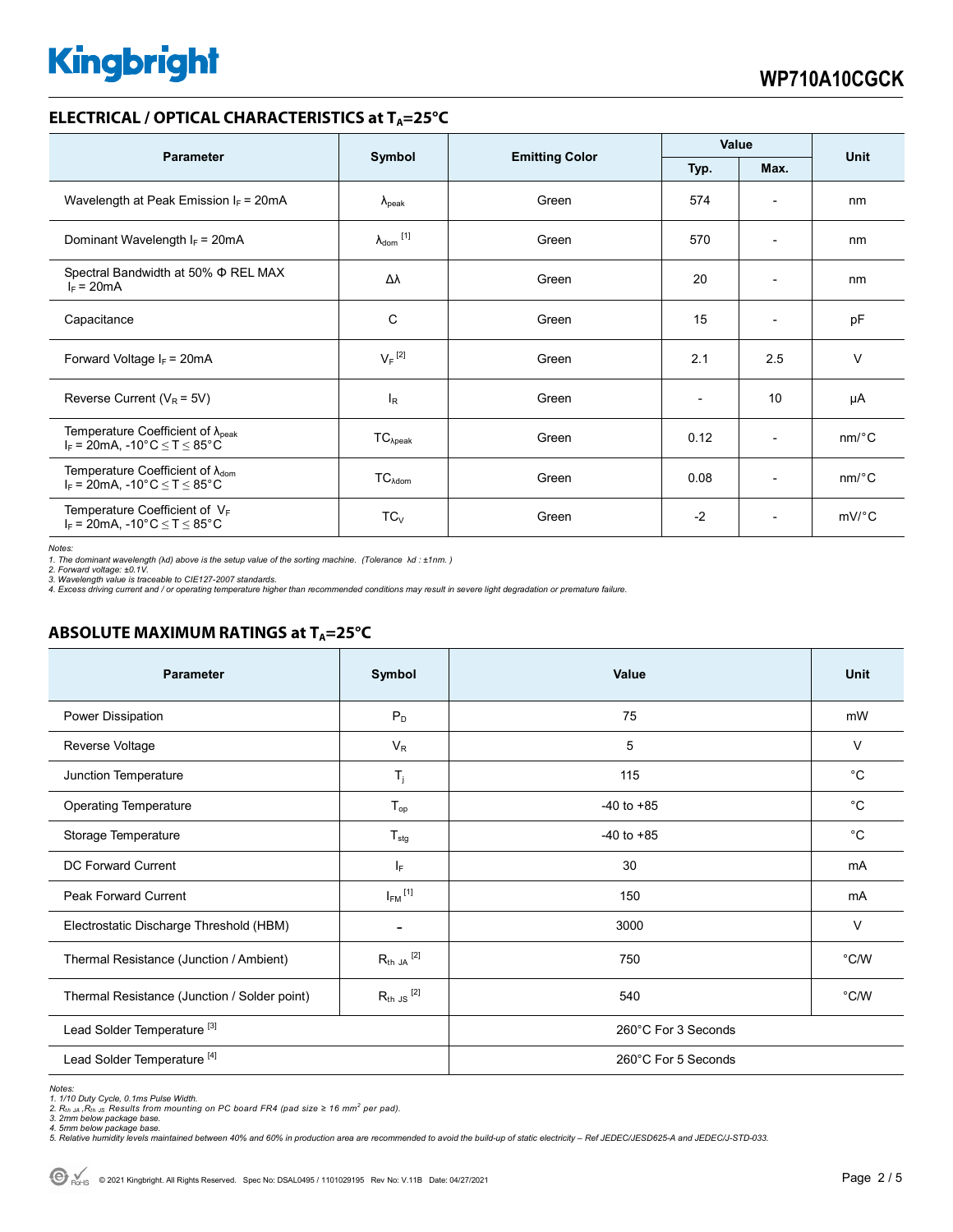# **WP710A10CGCK**

### **TECHNICAL DATA**



#### **SPATIAL DISTRIBUTION**



**Forward Current vs. Forward Voltage** 50 Luminous intensity normalised at Luminous intensity normalised at  $T_a = 25 °C$ Forward current (mA) 40 Forward current (mA) 30 20 10  $\Omega$ 1.5 1.7 1.9 2.1 2.3 2.5 Forward voltage (V)

# **GREEN**









#### **RECOMMENDED WAVE SOLDERING PROFILE**



 $0.0$ 0.5 1.0 1.5 2.0 2.5

 $T_a = 25 °C$ 

**Luminous Intensity vs. Forward Current**

0 10 20 30 40 50

Forward current (mA)

- *Notes: 1. Recommend pre-heat temperature of 105°C or less (as measured with a thermocouple attached to the LED pins) prior to immersion in the solder wave with a maximum solder bath*
- *temperature of 260°C 2. Peak wave soldering temperature between 245°C ~ 255°C for 3 sec (5 sec max).*
- 
- *3. Do not apply stress to the epoxy resin while the temperature is above 85°C. 4. Fixtures should not incur stress on the component when mounting and during soldering process.*
- *5. SAC 305 solder alloy is recommended. 6. No more than one wave soldering pass.*

#### Label Outside Label Kingbright Kingbright  $\overline{mm}$ 500pcs / Bag 40K / Box 20K / Box

# **PACKING & LABEL SPECIFICATIONS**

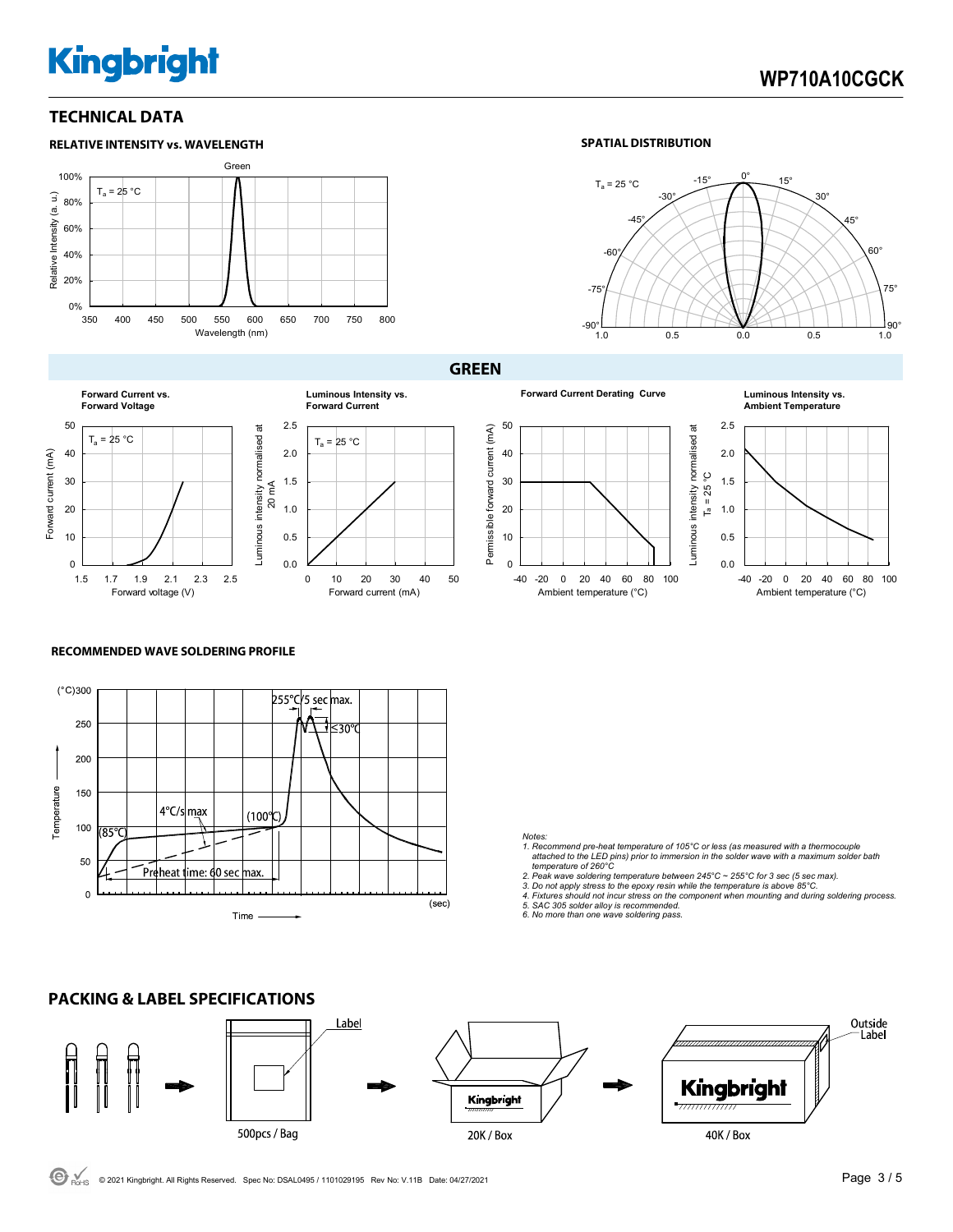

# **PRECAUTIONS**

# **Storage conditions**

- 1. Avoid continued exposure to the condensing moisture environment and keep the product away from rapid transitions in ambient temperature.
- 2. LEDs should be stored with temperature  $\leq 30^{\circ}$ C and relative humidity < 60%.
- 3. Product in the original sealed package is recommended to be assembled within 72 hours of opening. Product in opened package for more than a week should be baked for 30 (+10/-0) hours at 85  $\sim$  100°C.

# **LED Mounting Method**

FD.

 $(Fig. 1)$ 

Space

1. The lead pitch of the LED must match the pitch of the mounting holes on the PCB during component placement. Lead-forming may be required to insure the lead pitch matches the hole pitch. Refer to the figure below for proper lead forming procedures. *Note 1-3: Do not route PCB trace in the contact area between the* 

*leadframe and the PCB to prevent short-circuits.* 



2. When soldering wires to the LED, each wire joint should be separately insulated with heat-shrink tube to prevent short-circuit contact. Do not bundle both wires in one heat shrink tube to avoid pinching the LED leads. Pinching stress on the LED leads may damage the internal structures and cause failure.



- 3. Use stand-offs *(Fig.1)* or spacers *(Fig.2)* to securely position the LED above the PCB.
	- 4. Maintain a minimum of 3mm clearance between the base of the LED lens and the first lead bend *(Fig. 3 ,Fig. 4).*
	- 5. During lead forming, use tools or jigs to hold the leads securely so that the bending force will not be transmitted to the LED lens and its internal structures. Do not perform lead forming once the component has been mounted onto the PCB. *(Fig. 5 )*

.ED

 $(Fig. 2)$